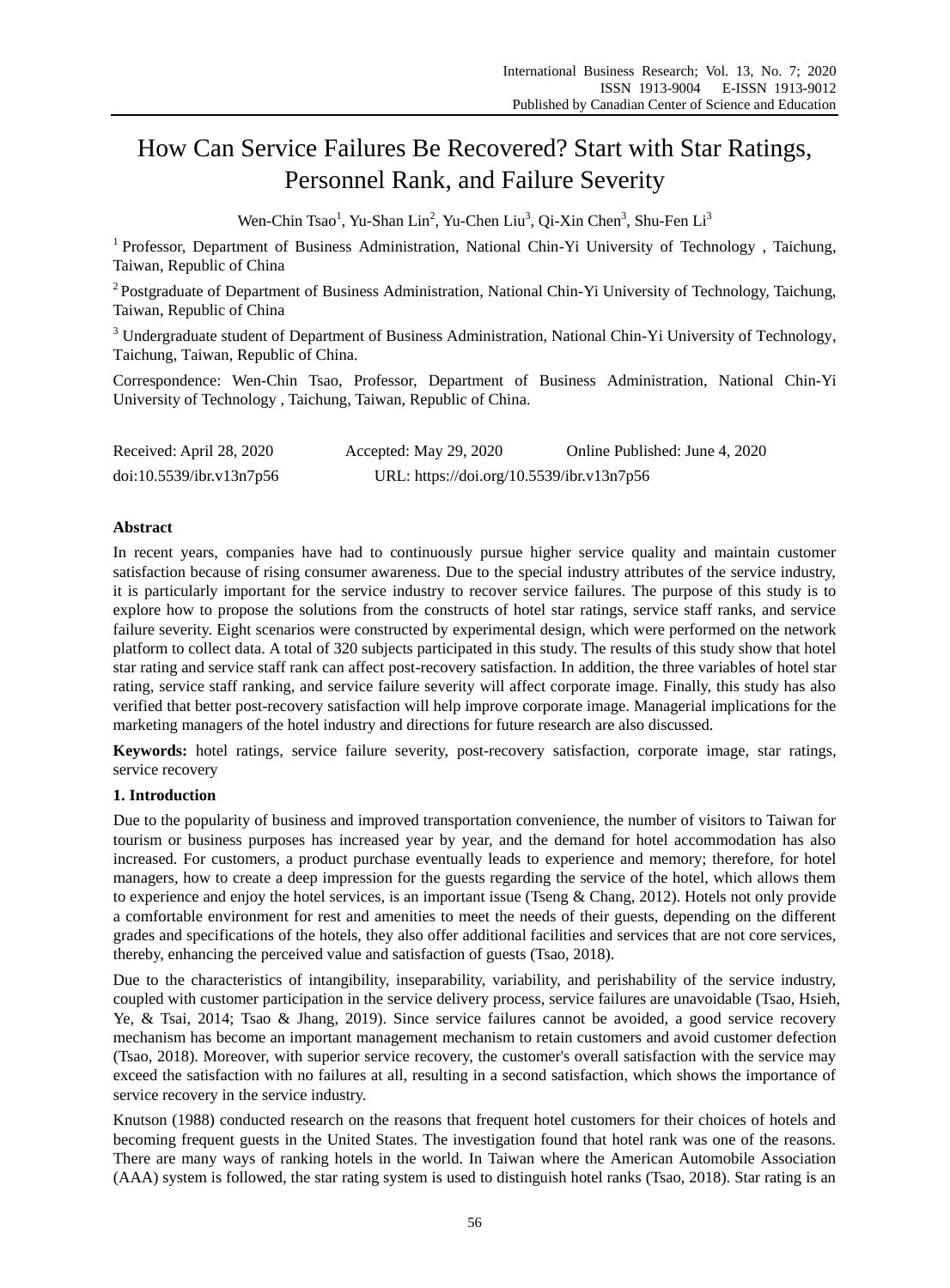objective certification that provides the promise of different quality of goods and services to guests, and also represents the price consumers pay for different levels of hotel quality (Ariffin & Maghzu, 2012). Facing the same service failure that occurs in different star-rated hotels, consumers will have different levels of requirements for recovery. Therefore, this study believes that hotel star rating may affect the effectiveness of recovery. In addition, when a service failure occurs, the hotel must dispatch staff to deal with it quickly; however, the level of the person who responds to the problem represents the company's attention to the failure, and thus, the customer experience. According to the service quality model proposed by scholars, higher-level managers will allow consumers to experience higher perceived service quality, which it is bound to expand the gap 5 in the model, thus, affecting consumer satisfaction with recovery (Parasuraman, Zeithaml, & Berry, 1988). Furthermore, a more serious service failure means that the company must spend more effort to make up for the dissatisfaction of consumers; therefore, the severity of the service failure may also affect the effectiveness of recovery.

In the past, most related studies only discussed how service quality affects customer satisfaction, or the remedial effect was explored by the attractiveness and gender of service personnel, as based on the perceived justice theory (Tsao & Jhang, 2019). There are few researches on the three constructs of hotel rating, personnel rank, and service failure severity to explore the relationship between them, post-recovery satisfaction, and corporate image. Therefore, this study attempts to explore the benefits of recovery from the attributes of hotels, personnel, and erroneous events, and proposes the establishment of an excellent recovery mechanism. It is intended that the findings of this study will be of practical help to the hotel industry in its service failure recovery strategies.

## **2. Literature Review and Hypotheses**

## *2.1 Hotel Rating*

The hotel industry is an important part of tourism development. Consumers are not only asking for the safety of their accommodations, they also put more emphasis on the hotel atmosphere, style, and rating. There is currently no universal standard for hotel rating mechanisms. In order to protect international travelers and allow them to obtain more objective and consistent accommodation information during cross-border travel, the World Tourism Organization (WTO) and the International Hotel & Resorts Association (IH & RA) have proposed several views on the spirit and concept of star ratings to members for reference (Tefera & Govender, 2015; Tsao, 2018). Hotel rating systems are not introduced in every country's hotel industry, and even if it is introduced, the attributes or rating standards of evaluation units in different countries will vary due to differences in politics, law, economy (tax considerations), or culture (customs and values), thus, there are different interpretations of the meaning of hotel quality grades in various countries (Yu, 1992; Stapp, 2012; Su & Sun, 2007; Tsao, 2018). Currently, the more internationally recognized or cited systems are the American Automobile Association (AAA) system, Mobile Travel Guide, Forbes Travel Guide, and the UK rating scheme (Tsao, 2018; Sun & Sun, 2007; Wu, 2011). The Ministry of Transportation and Communications (Taiwan) launched a hotel evaluation system based on the AAA system in 2015 with the number of stars as the evaluation unit; the lowest level is one star and the highest is five stars (Tsao, 2018).

When consumers choose a hotel, in addition to the price, the attributes of the hotel's brand image and rank are symbolic benefits that are also important references (Tsao et al., 2014). Different stars lead the hotel to formulate its market segmentation and value positioning, which means to provide different overall service levels to a given target market (Tourism Bureau, 2008; Wu, 2011). Generally speaking, higher-ranking hotels represent the hotel's commitment to providing quality services to guests and the level of service expected by guests (Bhavani, 2013; Ariffin & Maghzi, 2012). The price-quality schema theory believes that price is an important clue that affects consumers' perceived quality of products/services, meaning consumers generally believe that the price paid is positively related to the quality obtained (Byun & Chatterjee, 2004). Therefore, the higher the star-rated hotels, the higher the room rates; higher room rates will also prompt consumers to expect and demand higher quality of service (Öğüt & Onur Tas, 2012). Therefore, this study incorporated the hotel star rating into the discussion of service recovery.

## *2.2 Personnel Rank*

In the hotel industry, when guests have any needs, service personnel are required to provide appropriate and reasonable services to guests. Therefore, the role of service personnel in the hotel industry is as critical as the role of human blood for the functioning of the body, thus, service personnel is one of the important core elements of hotel operations. Compared with other service industries, hotel guests must visit the service site (meaning service factory), and must be in full contact with the service provider (including service personnel and physical facilities) during the service delivery to obtain the experience; therefore, there is a high degree of contact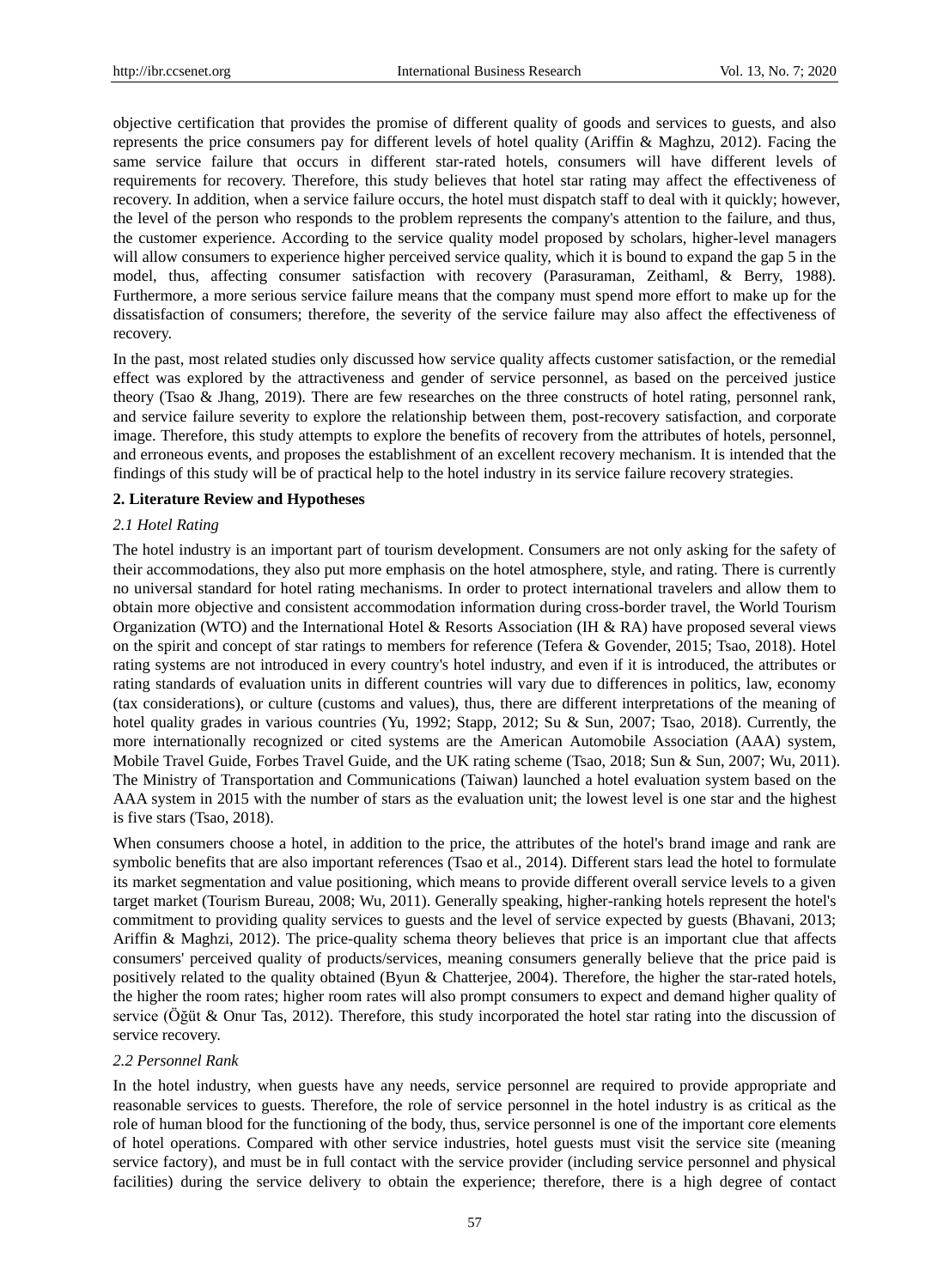between service providers and guests during the process of complete service implementation (including failure recovery) (Tefera & Govender, 2015; Tsao, 2018). Especially, when a service failure occurs, the hotel must dispatch personnel to resolve it as soon as possible. Based on the price-quality schema theory, the rank of the person who resolves the failure will affect the customer's expectations of the quality of service recovery (Byun & Chatterjee, 2004).

In addition to serving as the core role in decision-making, senior executives have important tasks for industries with service characteristics, such as hiring and selecting low-level employees, education and training, rewards, technical support, authorization, and evaluation of performance (Rogg, Schmidt, Shull,& Schmitt, 2001). The key to the direction and development of a company is that senior executives make decisions based on the company's various resources, which clearly indicate its future development direction (Drucker, 1993). Low-level service personnel are often referred to as front-line service personnel; in addition to being intelligent and physically fit, this position also requires additional "emotional labor" (Chen, 2009). When customers encounter service dissatisfaction, they usually complain to frontline service personnel as soon as possible, and the first-line service personnel's good or poor handling of customer complaints or response methods will be an important key for customers first impression of a company. Therefore, the attitudes and processes of frontline employees in handling incidents of failures will affect customers' perceptions of post-recovery satisfaction and corporate image (Hartline & Ferrell, 1996).

# *2.3 Service Failure Severity*

Scholars have different definitions of service failure. Palmer, Beggs and Keown‐McMullan (2000) indicated that when the customer thinks the service is flawed or irresponsible, it is a service failure. Some studies have suggested that when the customer deems that the service has not been performed, delayed, failed, etc., it results in a failure to reach the expected level, and is a so-called service failure (Bitner, Booms, & Tetreault, 1990). It is known that service failure means the quality of the service delivery process or the end result of the customer's subjective perception is lower than the expected service level or lower than the zone of tolerance, which leads to dissatisfaction and complaints about the service (Tsao, et al., 2014; Tsao, 2018). Judgment of the severity of a service failure may depend on the individual's internal emotions and external context (Hoffman & Kelley, 2000). Every customer has a tolerance zone for mistakes, and each customer's tolerance zone is different (Grönroos, 2000). Service recovery becomes more difficult when customers consider this failure to be serious (Mattila, 1999; Smith & Bolton, 1998).

## *2.4 Post-recovery Satisfaction*

Compared with other service industries, employees in the hotel industry usually have a higher degree of involvement when delivering services, resulting in a higher probability of service failures than other service industries (Lewis & McCann, 2004; Petzer & Steyn, 2006; Tsao, 2018). Since service failures are inevitable, good service recovery mechanisms are important for the recovery of enterprises (Tsao, 2018). Post-recovery satisfaction (PRS) refers to the company's response to customer complaints, as well as the process of handling problems, and it is a remedial action taken to the substantial damage to customers or loss caused by not meeting customer expectations (Hart, Heskett, & Sasser, 1990). Hart et al. (1990) suggested that service failures may not necessarily cause customer dissatisfaction; as good failure recoveries can make up for customer dissatisfaction; if the recoveries are appropriate, second-time satisfaction can enhance and strengthen customers' long-term loyalty relationship with the company (Tsao et al., 2014).

# *2.5 Corporate Image*

Image refers to the consumer's subjective perception of the entity, which is the perception and evaluation of consumers based on personal values after they receive information. Walters and Paul (1970) indicated that corporate image refers to people using friendly, reputable, and reliable adjectives to describe their impression of the company. Dowling (1986) argued that image is the relevance generated by people's description, memory, or other things; this means it is the final result of a person's beliefs, thoughts, feelings, and impressions on an object. Therefore, image is a subjective cognition when people have a special knowledge or opinion about something they know. Image can be applied to measure several aspects, including business, brand, individual, product, employer, or other. According to the purpose of this study, the dependent variable of is set as corporate image, and it was attempted to explore how the effectiveness of failure recovery affect corporate image.

#### *2.6 Hypothesis Development*

2.6.1 Impact of Star Rating, Personnel Rank, and Service Failure Severity on PRS

Compared with the hotel's size and location, the star rating system is an objective and complete rating system, as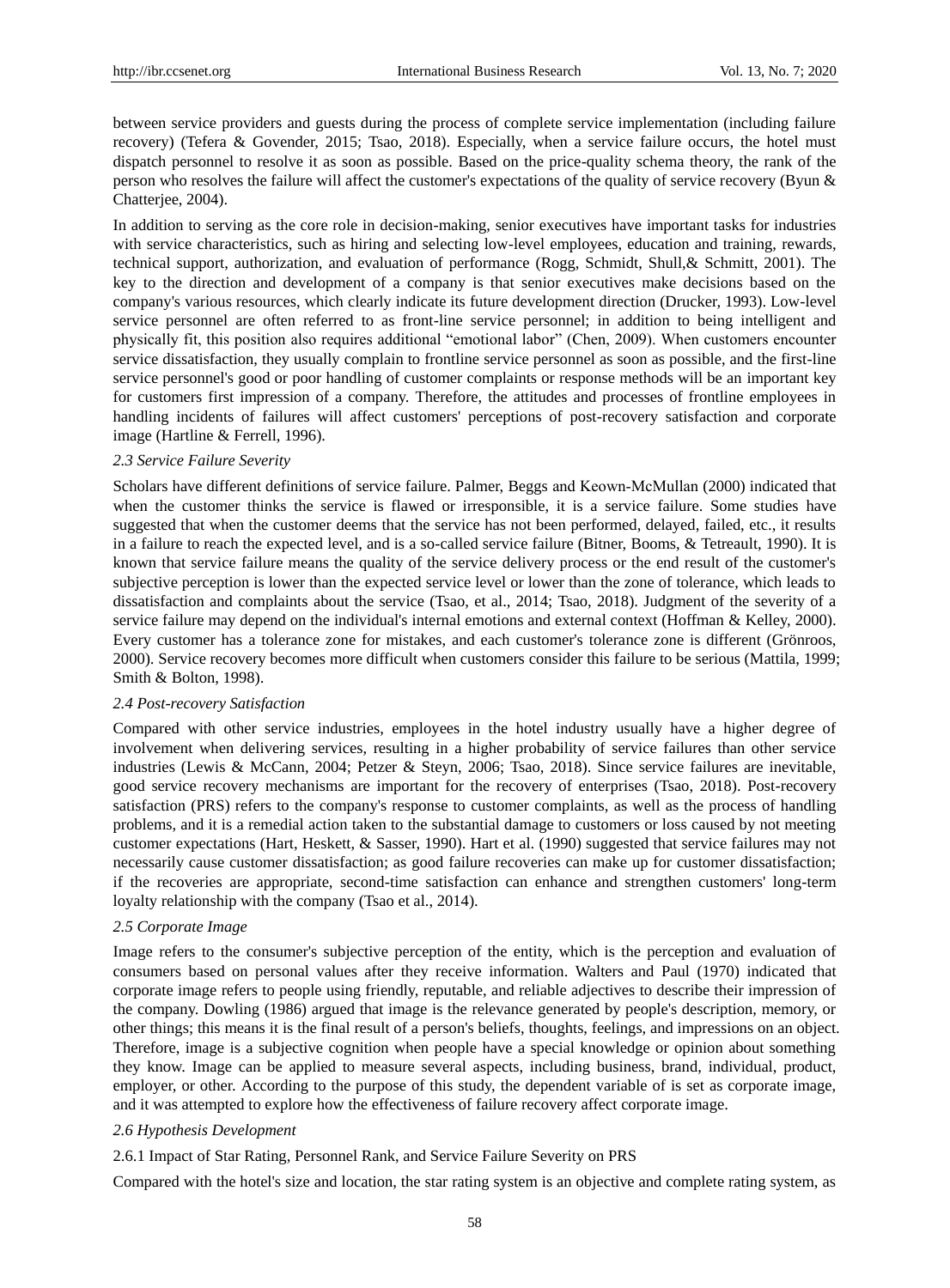different star ratings can show the overall level of the hotel's software and hardware. This objective rating is better than other single or subjective requirements in effectively forming customer expectations (Ariffin & Maghzu, 2012). It is pointed out that star rating can be regarded as an explicit service promise, and will affect consumers' expectations for service quality. According to the ELM theory, consumers consider a star rating as a peripheral cue that helps them consider service quality and form attitudes (Petty & Cacioppo, 1986; Tsao, 2018). Some consumers have mentioned that higher-star hotels should provide higher service quality and better facilities, thus, they will have a better attitude towards high-star hotels and higher service performance expectation (Zeithaml et al., 2006; Ariffin & Maghzu, 2012; Ramanathan & Ramanathan, 2013). Based on the above literature, this study believes that the service recoveries of higher-star hotels will make customers more aware of good service quality than lower-star hotels, which will help improve customer satisfaction; therefore, the following hypothesis is proposed:

H1: High-star hotels can significantly improve PRS compared to low-star hotels.

Huppert, Arenson and Evans (1978) presented the concept of the equity theory, as proposed by Adams (1963), into the service industry's marketing field. From the perspective of hotel characteristics, customers' perception of fairness will be judged according to the overall cost (money, time, physical strength, and psychology) and benefits (accommodation experience, hotel image, service, and psychology) of the hotel. Only when customers perceive that the overall benefit is greater than or equal to the cost, can they feel fair and satisfied. Blodgett, Hill and Tax (1997) expanded the equity theory to service failure handling, in order to understand how customers are satisfied with the recoveries provided by the industry after service failures. Since then, scholars have generally used the three justice aspects of distributive justice, procedural justice, and interactional justice to discuss issues related to service failure and recovery (Goodwin & Ross, 1992; Smith, Bolton, & Wagner, 1999; Tsao, 2018). Interactional justice refers to the extent of fair treatment felt by customers when they assess their communication and interaction with service personnel during service recovery (Maxham III & Netemeyer, 2002).

When the person performing remedial work is a high-level person, based on interactional justice, this study believes that it will help improve the customer's inner feeling and respect, and increase the customer's inner perception of justice, which will increase satisfaction. Therefore, this study suggests that when a service failure occurs, the level of responding personnel will affect the perception of how much the company values the customer; higher-ranking staff will be more helpful than lower-ranking service staff. Therefore, this paper proposes the following hypothesis:

H2: Higher-level service personnel can significantly improve PRS than lower-level service personnel.

Research has shown that when the severity of service failures is higher, customers are more inclined to negative emotions and their satisfaction is lower (Hoffman, Kelley, & Rotalsky, 1995). Distributive justice refers to the extent of fair treatment felt by customers for the tangible or substantive outcome of customers' service recovery. Based on scholars' arguments, the substantial financial compensation outcomes are varied, such as cash discounts, discount coupons, return and exchange, and free commodities (Maxham III & Netemeyer, 2002). If the service failure is greater, companies often need to pay more substantial compensation to make up for the customer's internal dissatisfaction. Based on the theory of distributive justice, this study believes that large service failures require more financial make-up than small failures to improve consumers' inner awareness of justice, and it is less easy to improve perceived justice; therefore, this study proposes the following hypothesis:

H3: The higher the severity of the service failure, the more negative the impact on PRS.

2.6.2 Impact of Star Rating, Personnel Rank, and Service Failure Severity on Corporate Image

Nguyen and Leblanc (2001) suggested that the overall perception of customers about corporate entities and behaviors is the so-called corporate image. The source of image formation comes from the multiple aspects of the company's name, culture, business philosophy, and products/services. The quality of the corporate image is also an important indicator for consumers' behavior to choose a store. In addition to the corporate image of the hotel, the star level is another factor affecting consumers' decision to stay (Tsao, 2018). Customers often have high expectations for high-star hotels, meaning they also expect better service; in contrast, while they do not have any additional high requirements of low-star hotels, they still need to have their comprehensive basic needs met; accordingly, the following hypothesis is proposed:

H4: High-star hotels can significantly enhance corporate image than low-star hotels.

Customers' impressions of service personnel are often passed on to the corporate image. Service personnel are divided into different levels of employees for the operations of corporate organizations, and low-level service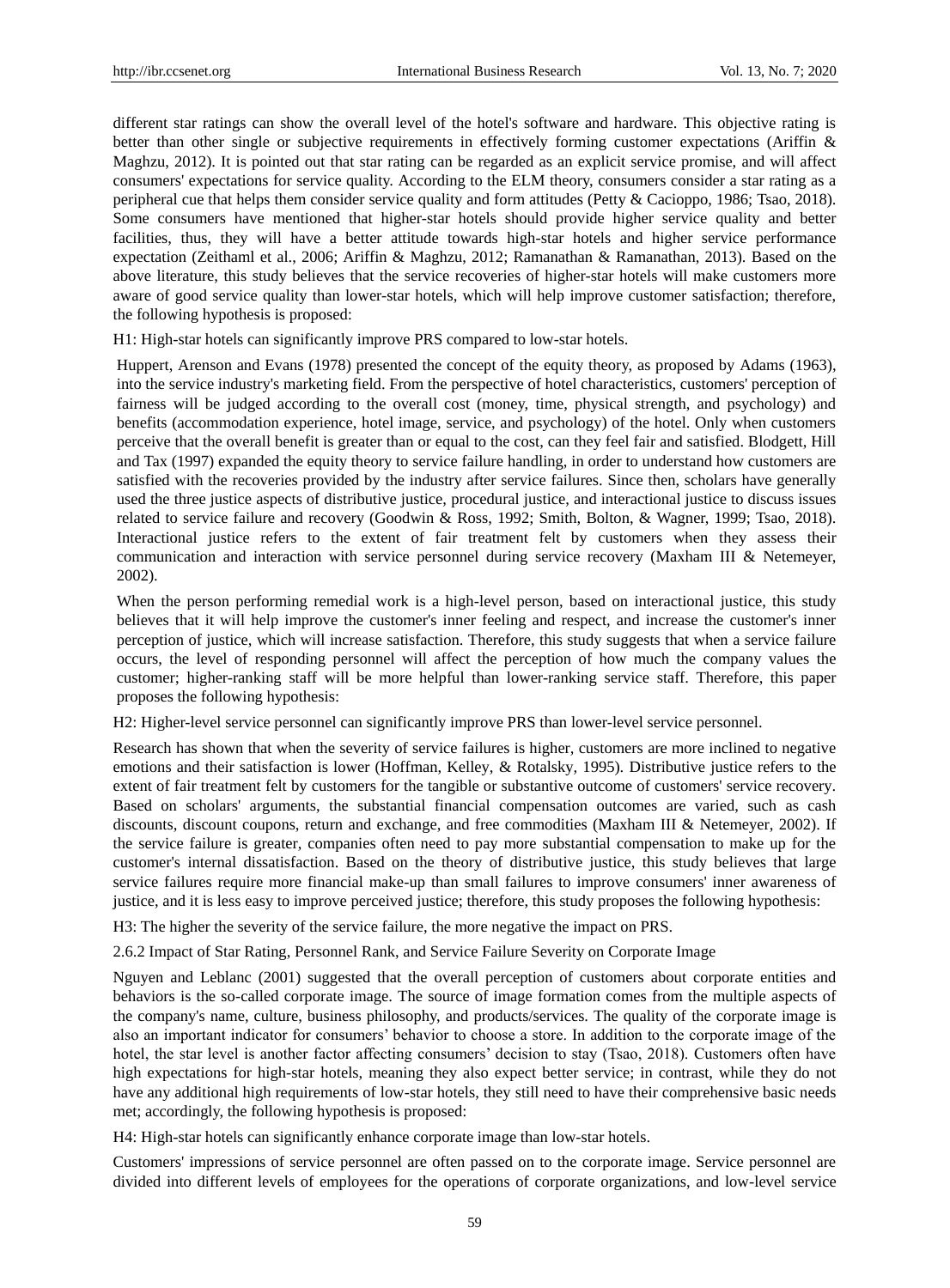personnel are the main service providers that are often the first company employees to contact with customers. Keller (2000) pointed out that employee behavior performance is an important factor affecting customers' formation of a good corporate image. High-level service personnel generally play the role of decision-makers behind the scenes; however, when they appear on public occasions on behalf of the company, it indicates that they attach more importance to the incident, which will be more helpful for improving the corporate image. Procedural justice in the justice theory refers to the extent to which customers are aware of the justice of recovery policies and procedures during the recovery process. When higher-level personnel have greater authority than lower-level personnel, it is conducive to the smooth implementation of the recovery process, and helps to improve the customer's perceived procedure justice, which in turn improves the company's good image in the customer's mind; hence, this study proposes the following hypothesis:

H5: Higher-level service personnel can significantly improve corporate image than lower-level service personnel.

According to Richins (1983) on negative word-of-mouth due to customer dissatisfaction, the worse the customer feels about service failures and the worse the company's recovery for customers, the greater the amount of negative word-of-mouth generated. Dissatisfaction and negative word-of-mouth caused by more serious mistakes will cause customers to have a bad perception of the company's image, which will further affect their next purchase intention. In terms of the severity of service failures, the companies with relatively good reputation are better able to take remedial measures, reduce customer dissatisfaction, and maintain relationships with customers when service failures are more moderate; when the service failure is serious, it is difficult to recover and prevent customer dissatisfaction, or maintain the relationship with each other, regardless of the company's good reputation (Hess, 2008). Therefore, when the service failure is more serious, according to the equity theory, the company will definitely need to make more substantial or intangible investment to make up for the loss of consumers' internal feelings, which will indirectly and negatively affect consumers' satisfaction with the recovery, and thus, affect the corporate image. Accordingly, this paper proposes the following hypothesis:

H6: The higher the severity of the service failure, the more detrimental to the corporate image.

2.6.3 Relevance between Post-Recovery Satisfaction and Corporate Image

The corporate image after recovery refers to the customer's recognition of the corporate image after recovery when service failures occur (Chen, Chen, Chang, & Wang, 2018). Scholars argue that a high degree of satisfaction will reduce the cost of failure of the company, and thus, enhance its reputation. Good remedies not only retain dissatisfied customers, but also improve corporate image (Fornell, 1992; Yoo, Park, & MacInnis, 1998; Clark, Kaminski, & Rink, 1992). Tsao (2018) found that when a company makes mistakes, if the customer feels that the treatment process is fair in procedure, interaction, and distribution, the post-recovery satisfaction will be improved, and then, customer loyalty (positive word-of-mouth and willingness to repurchase) will be improved, and customer defection will be reduced (Tsao, 2018). With the positive word-of-mouth of consumers, it is expected that the corporate image will be positively improved. Thus, this paper proposes the following hypothesis:

H7: Post-recovery satisfaction has significant positive impact on corporate image.

Figure 1 presents the conceptual model of this study, as based on the aforementioned literature and hypotheses.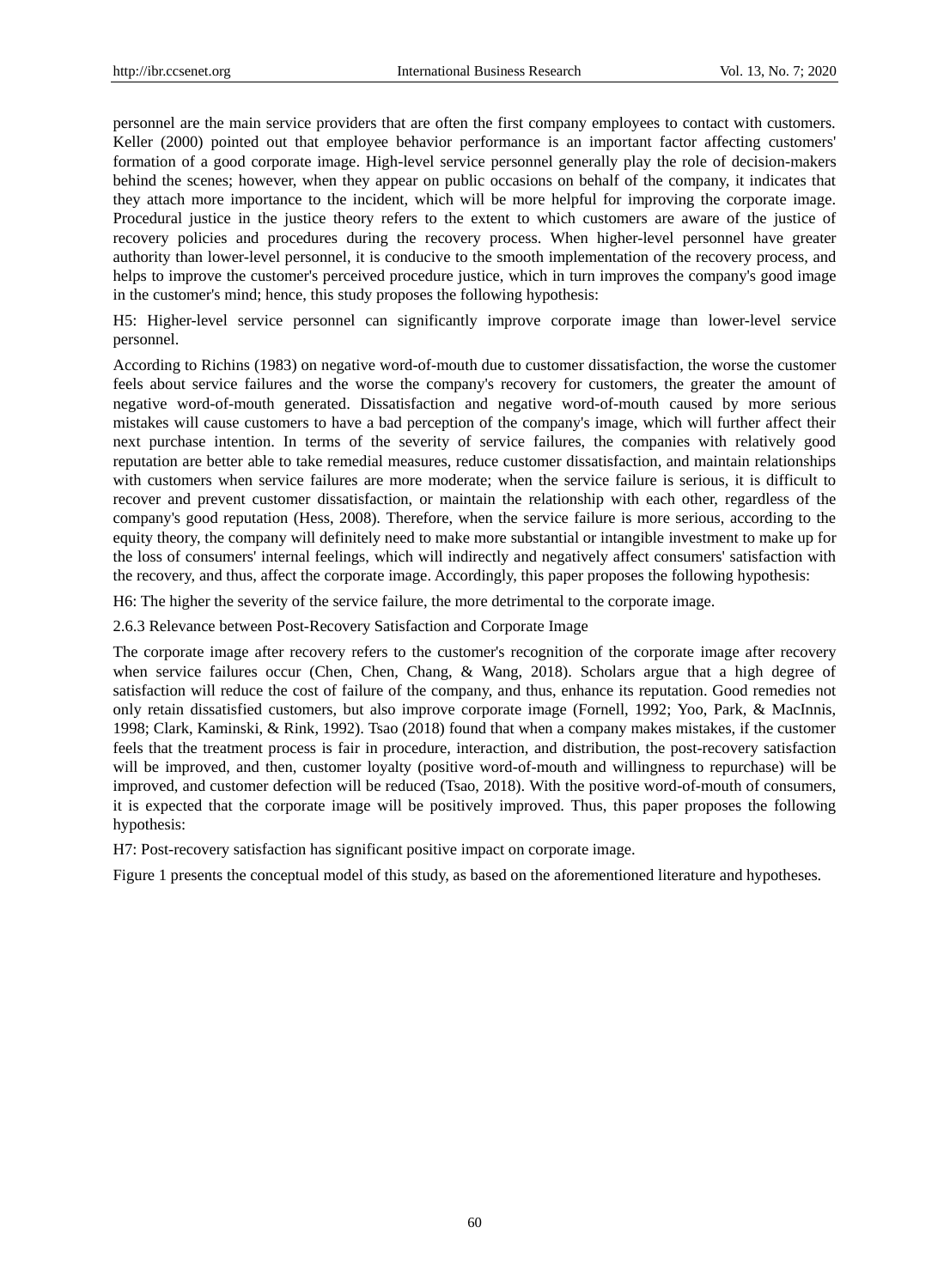

Figure 1. Conceptual research model

## **3. Methods**

# *3.1 Research Design*

Without external intervention, it is usually more difficult to measure the subject's service experience by consumer recall, especially when service failures and recovery are involved (Tsao, 2018). To enhance the internal validity of the study, this study adopted an experimental design method. By manipulating different failure scenarios, the subjects were made to feel like they were in the real situation, in order to observe their most intuitive responses to the situation stimulus. This study used a 2 (star rating: high and low)  $\times$  2 (personnel rank: high and low)  $\times$  2 (service failure severity: high and low) between-subject factorial design. Each subject was designated to one of eight scenarios for the experiment.

# *3.2 Development of Stimuli and Measures Development*

To reach the appropriate subjects, guests who had actually stayed in the hotel were taken as the research subjects of this study. According to the research purpose, the experimental scenario was designed with a total of 8 virtual scenarios, and the subject filled in the questionnaire after seeing the scenario text. The first part is the description of the failure scenarios, including the level of the star rating and the process of the service failure. The second part is the description of the recovery scenarios, including the recovery staff (service staff of different ranks). After reading the scenarios, the subjects filled in the relevant items of the questionnaire, including post-recovery satisfaction and corporate image. An identification question was used in the questionnaire to screen invalid questionnaires.

First, the manipulation of high and low star ratings in this experimental hotel are explained. According to previous relevant star literature and Taiwan's evaluation regulations, this study used the factors of Taiwan's star hotel evaluation, as published by the Tourism Bureau (2016), with one star  $(\star)$  representing low star rating and five stars ( $\star \star \star \star$ ) representing high star rating for the manipulation of hotel star ratings in virtual text. Regarding the rank of service personnel, in this study, the rank manipulation of processing personnel was performed with front-line service personnel representing low-level positions, and managerial positions representing high-level positions (Chen, 2009; Hsieh, 2016). This study is based on the investigations of nine failures conducted by previous research for hotel service failures (Pranic & Roehl, 2012; Lewis & McCann, 2004), which are measured by the severity of the failures. Finally, high-severity failures are represented by "hotel smells", and low-severity failures are represented by "incorrect hotel bills".

PRS is called second-time satisfaction, which refers to the customer's overall satisfaction after remediation by the company when a service failure occurs, which is different from the first-time satisfaction obtained when customers enjoy the service before the failure occurs (Smith et al., 1999; McCollough, Berry, & Yadav, 2000). This study referred to the following five measurement questions to measure PRS, as proposed by the study of del R 6-Lanza, V ázquez-Casielles & D áz-Mart n (2009): (1) After the hotel recovery, I was satisfied with the way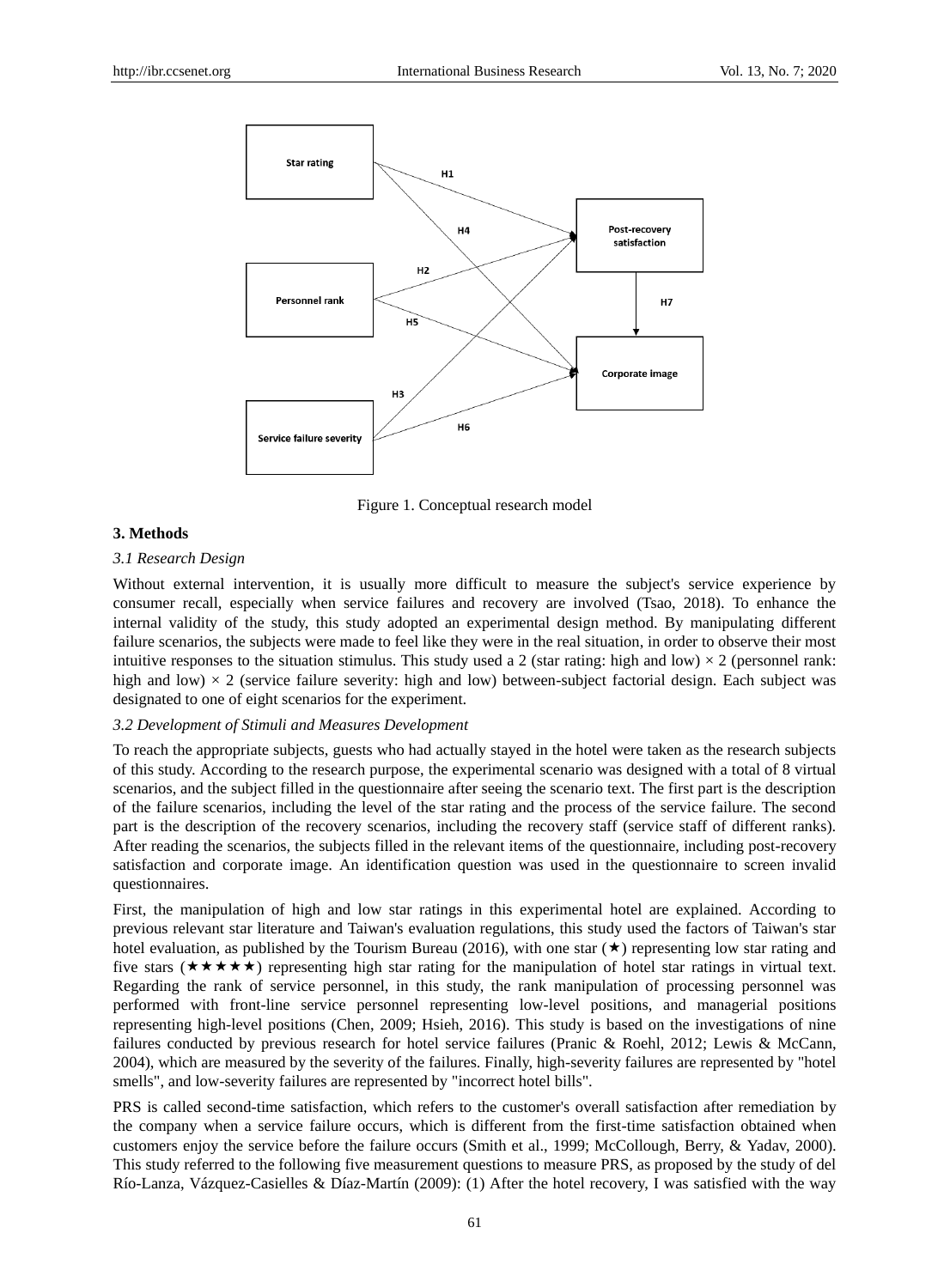the problem was handled; (2) After the hotel recovery, I was satisfied with the service staff's attitude/method to solve the problem; (3) After the hotel recovery, I was satisfied that the problem had been properly responded to; (4) After the hotel recovery, I was satisfied with the way the hotel provided recovery; (5) After the hotel recovery, I have a better rating for this hotel on the whole. All items were measured using a seven-point Likert-type scale, ranging from one (strongly disagree) to seven (strongly agree).

This study considers corporate image to be the subjective cognition born of the experience, feelings, ideas, and interactions between enterprises and consumers, as well as the mutual impacts of such knowledge (Brown & Worcester, 1972). This study referred to the following four questions to measure corporate image, as proposed by Riordan, Gatewood & Bill (1997): (1) I have a better impression of the hotel; (2) The service attitude of the hotel is good and impressive; (3) I think the hotel has a good overall image; (4) I have a positive evaluation of the hotel's services. All items were measured using a seven-point Likert-type scale, ranging from one (strongly disagree) to seven (strongly agree).

# *3.3 Experimental Procedure and Participants*

In order to meet the purpose of this study, the participants were consumers who had stayed at hotels in the past year. The network was used to conduct experiments and collect subject responses. This study used the Wix.com web editor to edit the questionnaire and smooth the test flow. The network platforms utilized include Facebook and the questionnaire exchange community. The researchers placed the online links of the eight contextual texts on the platform, in order to allow the invited participants to freely choose the experimental scenarios. In order to reduce sampling bias and make non-random sampling as random as possible, the order of placement of the experimental context links on the platform was changed from time to time, thus, the placement of experimental context links did not allow the scenario of a certain position to influence researchers' preferences after the subject entered the platform.

After the subjects chose a certain situation link, they entered the stage 1: feeling the service failure. The subjects first read the description of the hotel characteristics and the accommodation scenario description (5 stars or 1 star manipulation), and then, the service failure scenario description was presented (manipulation of the failure severity, high and low). Then, the subjects proceeded to stage 2: the description of recovery process. This stage describes the hotel's dispatch of processing staff (manipulation of the level of service staff) for failure handling. The third stage is to measure the subject's satisfaction with the recovery results and their perception of the corporate image.

A total of 341 subjects were invited to participate. After confirming 4 screening questions (with accommodation experience in the past year and 3 scenario recognition questions), a total of 320 valid questionnaires were collected. Among the subjects, 119 (37.2%) were male and 201 (62.8%) were female. The majority were 21-30 years old, with 204 subjects (63.8%); followed by 31-40 years old, with 34 subjects (10.6%). The education level was mostly colleges and universities, with 175 subjects (54.7%); secondly, 79 (24.7%) were the graduate school or above. In terms of occupation, most of the subjects were students, with135 students (42.2%), followed by 47 subjects (14.7%) in the manufacturing industry. In the past year, the number of hotel stays between 1 and 5 was the largest, with 283 subjects (88.4%), followed by 6 to 10, with 29 subjects (9.1%).

## **4. Analysis and Results**

# *4.1 Reliability and Validity*

Cronbach 's alpha of PRS and corporate image were 0.967 and 0.954, respectively, indicating these two constructs have a high degree of internal consistency (Wortzel, 1979). Validity refers to the correctness of the research model by a measurement tool; that is, the degree to which the measurement tool can accurately measure the traits or attributes that need to be truly measured (Wu, 2011). The factor loadings of a total of 9 items for both constructs are shown in Table 1, and all are greater than 0.9. As judged by the judgment threshold of greater than 0.7, these two constructs are both in conformity with the convergence validity (Hair, Anderson, Tatham, & Black, 2009).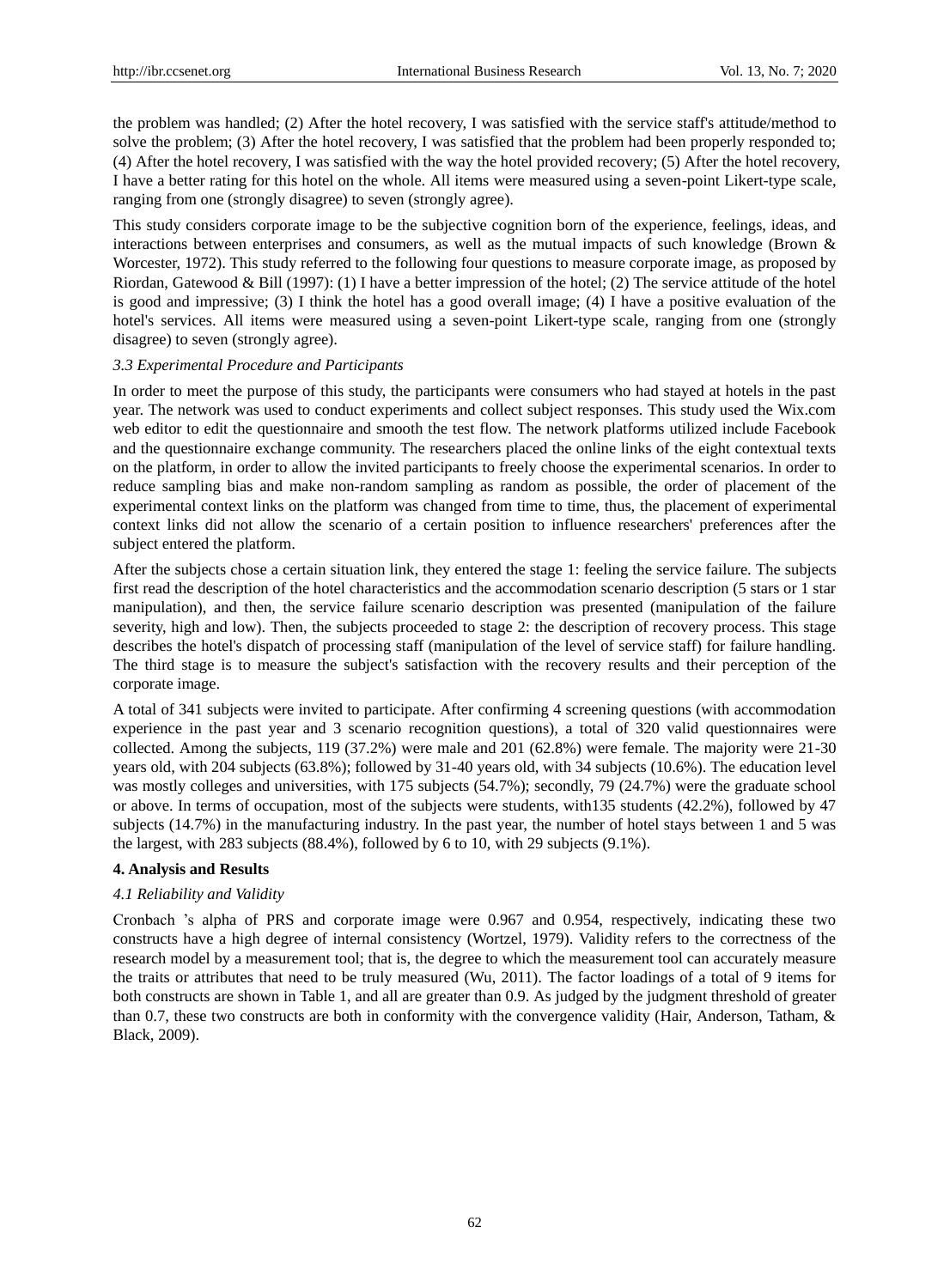| Construct       | Items            | Mean  | S.D.  | Factor loading | Composite reliability | Cronbach's<br>alpha |  |
|-----------------|------------------|-------|-------|----------------|-----------------------|---------------------|--|
|                 | PRS <sub>1</sub> | 5.106 | 1.412 | 0.936          |                       | 0.967               |  |
|                 | PRS <sub>2</sub> | 5.303 | 1.447 | 0.953          |                       |                     |  |
| <b>PRS</b>      | PRS3             | 5.369 | 1.399 | 0.958          | 0.975                 |                     |  |
|                 | PRS4             | 5.263 | 1.436 | 0.956          |                       |                     |  |
|                 | PRS5             | 5.125 | 1.485 | 0.901          |                       |                     |  |
| Corporate image | CI1              | 5.075 | 1.313 | 0.923          |                       | 0.954               |  |
|                 | CI2              | 5.272 | 1.281 | 0.933          | 0.967                 |                     |  |
|                 | CI3              | 5.109 | 1.350 | 0.946          |                       |                     |  |
|                 | CI <sub>4</sub>  | 5.231 | 1.319 | 0.940          |                       |                     |  |

Table 1. Scale items and measured properties.

# *4.2 Hypotheses Testing*

#### 4.2.1 Impact on PRS

First, the correlation between high and low star ratings and PRS was checked. As shown in Table 2, the average mean of five-star PRS is significantly higher than the average mean of one-star PRS (Mean $_{\rm five\text{-stars}}$  = 5.381 > Mean<sub>one-star</sub> = 5.085; t =1.971\*), which means the higher the star rating, the greater the improvement in satisfaction with service failures. Thus, H1 is supported. Then, the correlation between personnel rank and PRS was examined. Table 2 shows that the average PRS of high-level service personnel is significantly higher than the average PRS of low-level service personnel (Mean<sub>high</sub> = 5.386 > Mean<sub>low</sub> = 5.080; t = 2.038<sup>\*</sup>), which verifies that the handling of service failures by high-level service personnel helps increase consumer satisfaction. Thus, H2 is supported. Finally, the relationship between the severity of the failure and the PRS was examined. It can be seen from the data presented in Table 2 that the severity of the failure has not significantly affected the PRS (Mean<sub>high</sub> = 5.138 < Mean<sub>low</sub> = 5.329; t = 1.268), which means that the severity of the failure had no direct impact on post-recovery satisfaction. Consequently, H3 is not supported.

|  | Table 2. The mean PRS and testing results of three factors |  |  |  |
|--|------------------------------------------------------------|--|--|--|
|  |                                                            |  |  |  |

| Dependent variable: PRS                        | Mean $(I)$  | Mean $(J)$  | Mean difference (I-J) |          | P        |
|------------------------------------------------|-------------|-------------|-----------------------|----------|----------|
| Star rating                                    | 5.381       | 5.085       | 0.296                 | 1.971    | $0.049*$ |
| $(I = \text{five stars}, I = \text{one star})$ | $(n = 160)$ | $(n = 160)$ |                       |          |          |
| Personnel rank                                 | 5.386       | 5.080       | 0.306                 | 2.038    | $0.042*$ |
| $(I = high, J = low)$                          | $(n = 160)$ | $(n = 160)$ |                       |          |          |
| Severity of failure                            | 5.138       | 5.329       | $-0.011$              | $-1.268$ | 0.206    |
| $(I = high, J = low)$                          | $(n = 160)$ | $(n = 160)$ |                       |          |          |

Note: \*p<0.05; \*\*P<0.01; \*\*\*p<0.001

#### 4.2.2 Impact on Corporate Image

This section mainly discusses the impact of company recovery on corporate image. First the correlation between high and low star ratings and corporate image was checked. As shown in Table 3, the average mean of 5-star corporate images is significantly higher than the average mean of 1-star corporate images (Mean $_{\rm five\,stars} = 5.355 >$ Mean<sub>one-star</sub> = 4.989; t = 2.682<sup>\*\*</sup>), indicating that when hotels perform recovery, high-star hotels are more likely to enhance corporate image than low-star hotels. Thus, H4 is supported. Regarding the correlation between personnel rank and corporate image, Table 3 shows that the average mean of corporate images of high-level service personnel is significantly higher than the average mean of corporate images of low-level service personnel (Mean<sub>high</sub> = 5.309 > Mean<sub>low</sub> = 5.034; t = 2.008\*), which means the handling of service failure by high-level personnel can enhance corporate image. Accordingly, H5 is supported. Then, this study verifies the correlation between the severity of the failure and the corporate image. According to the data in Table 3, high severity is more detrimental to corporate image than low severity service failures (Mean<sub>high</sub> = 5.023 < Mean<sub>low</sub> = 5.320;  $t = -2.169$ <sup>\*</sup>). As learned from the data in Table 3, the service failures of high severity are more detrimental to corporate image than service failures of low severity, which means that the severity of the failure will have different degrees of impact on corporate image. Consequently, H6 is supported.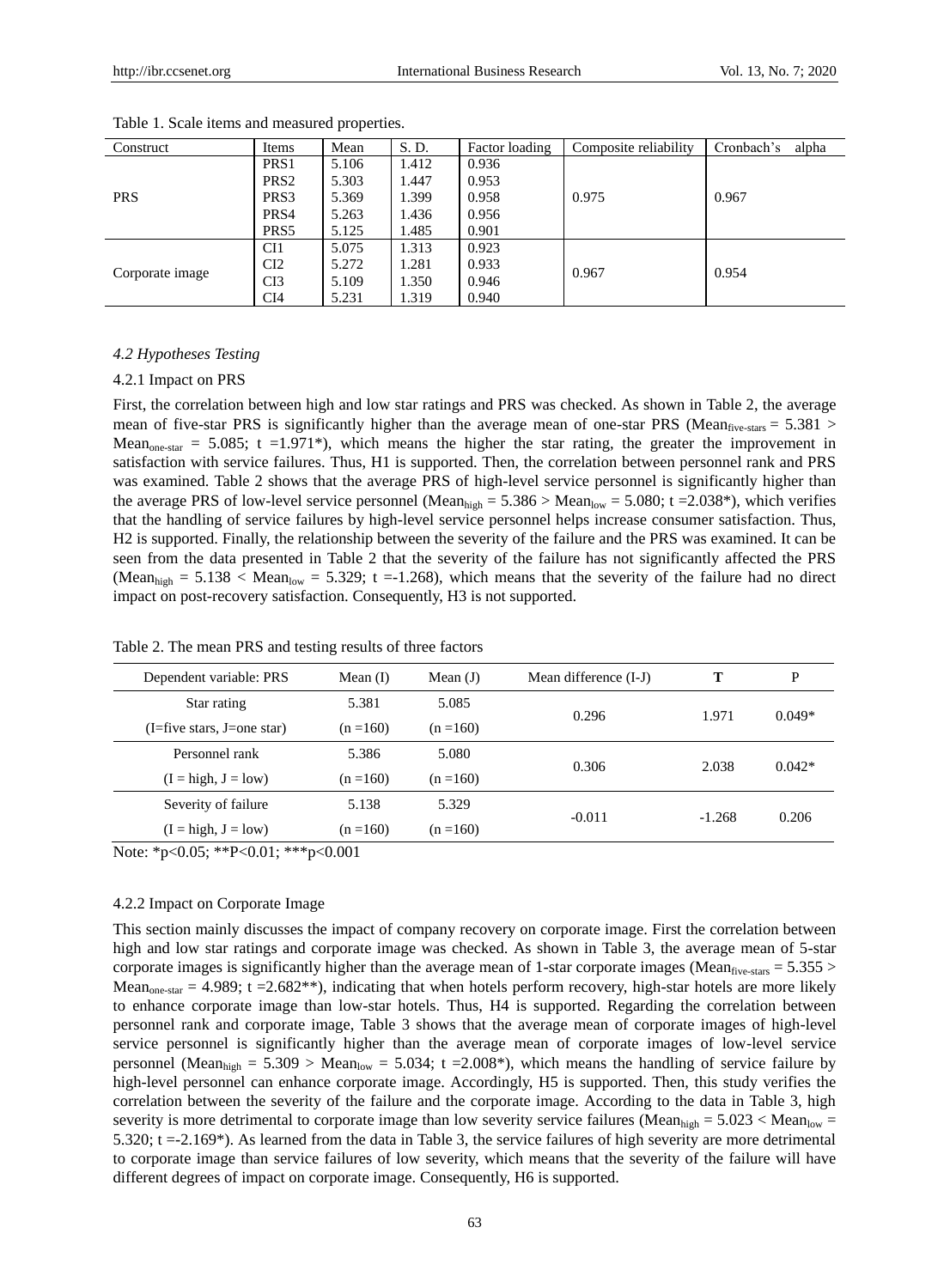| Dependent variable:                            |             |             |                       |          | P         |
|------------------------------------------------|-------------|-------------|-----------------------|----------|-----------|
| corporate image                                | Mean $(I)$  | Mean $(J)$  | Mean difference (I-J) |          |           |
| Star rating                                    | 5.355       | 4.989       | 0.366                 |          | $0.008**$ |
| $(I = \text{five stars}, I = \text{one star})$ | $(n=160)$   | $(n = 160)$ |                       | 2.682    |           |
| Personnel rank                                 | 5.309       | 5.034       | 0.275                 | 2.008    | $0.046*$  |
| $(I = high, J = low)$                          | $(n = 160)$ | $(n = 160)$ |                       |          |           |
| Severity of failure                            | 5.023       | 5.320       |                       |          |           |
| $(I = high, J = low)$                          | $(n = 160)$ | $(n = 160)$ | $-0.297$              | $-2.169$ | $0.031*$  |

Table 3. The mean corporate image and testing results of three factors

Note: \*p<0.05; \*\*P<0.01; \*\*\*p<0.001

# 4.2.3 Impact of PRS on Corporate Image

In order to verify the correlation between PRS and corporate image, this study used regression analysis. It can be seen from Table 4 that the regression model can explain 61.8% of variation  $(R^2)$ , which exceeds the threshold of  $R<sup>2</sup>$  greater than 0.5, as proposed by scholars, indicating that the fit of this regression model is good (See, et al., 2010). Table 4 shows that the regression coefficient of PRS is 0.786, and the p value is less than 0.05, indicating that the two variables of PRS and corporate image have reached significant positive correlation. It means that the more satisfied consumers are with the recovery, the more it will help improve the corporate image. Accordingly, H7 is supported.

## Table 4. The result of regression analysis

| Dependent variable: Corporate image                                                                                                          |             |         |            |  |  |  |
|----------------------------------------------------------------------------------------------------------------------------------------------|-------------|---------|------------|--|--|--|
| Independent variable                                                                                                                         | Coefficient | t-valve | p valve    |  |  |  |
| <b>PRS</b>                                                                                                                                   | 0.786       | 22.660  | $0.000***$ |  |  |  |
| $R^2 = 0.618$ ; $R^2 = 0.616$ ; $F = 513.485$ ; df = 1                                                                                       |             |         |            |  |  |  |
| $N_{\text{min}}$ $\star$ $\sim$ $\Omega$ $\Omega$ $\bar{z}$ , $\star$ $\star$ $\Omega$ $\Omega$ $\Omega$ $\Omega$ $\Omega$ $\Omega$ $\Omega$ |             |         |            |  |  |  |

Note: \*p<0.05; \*\*P<0.01; \*\*\*p<0.001

## **5. Discussion and Conclusions**

#### *5.1 Conclusions*

This study treated guests who had stayed in hotels in the previous year as the research subjects, and used the star rating of the hotel, the rank of service staff, and the severity of service failures to explore the impact on post-recovery satisfaction and corporate image. The results of this study aim to provide more practical advice to the hotel industry from a different perspective than those in the past. The study found that different hotel stars have different recovery effects. The recovery by high-star hotels obtains more customer satisfaction than low-star hotels, and their image is better improved. From this finding, it can be seen that the higher the star-rated hotel, the higher the customer's expected service quality of the company; in order to avoid customer dissatisfaction, the high-star hotel must pay more attention to customer service quality and establish a more complete failure handling mechanism (Tsao, 2018).

This study also shows that the level of personnel who deal with mistakes will have different effects on customers' perception of recovery; especially, the higher the level of the handler, the higher the degree of authorization, and failures can be cleared in a more flexible, real-time, transparent, and efficient manner, and customers can know more procedural fairness, which will help improve satisfaction and strengthen the positive corporate image (Tsao et al., 2014).

From the perspective of the research of failures, the different degrees of severity of failures will have significant impact on corporate image; that is, when the failure is more serious, even if the recovery is completed, a larger failure will still have a serious negative impact on the hotel image than an event with less failure. However, the correlation between the severity of the failure and PRS was not confirmed in this study.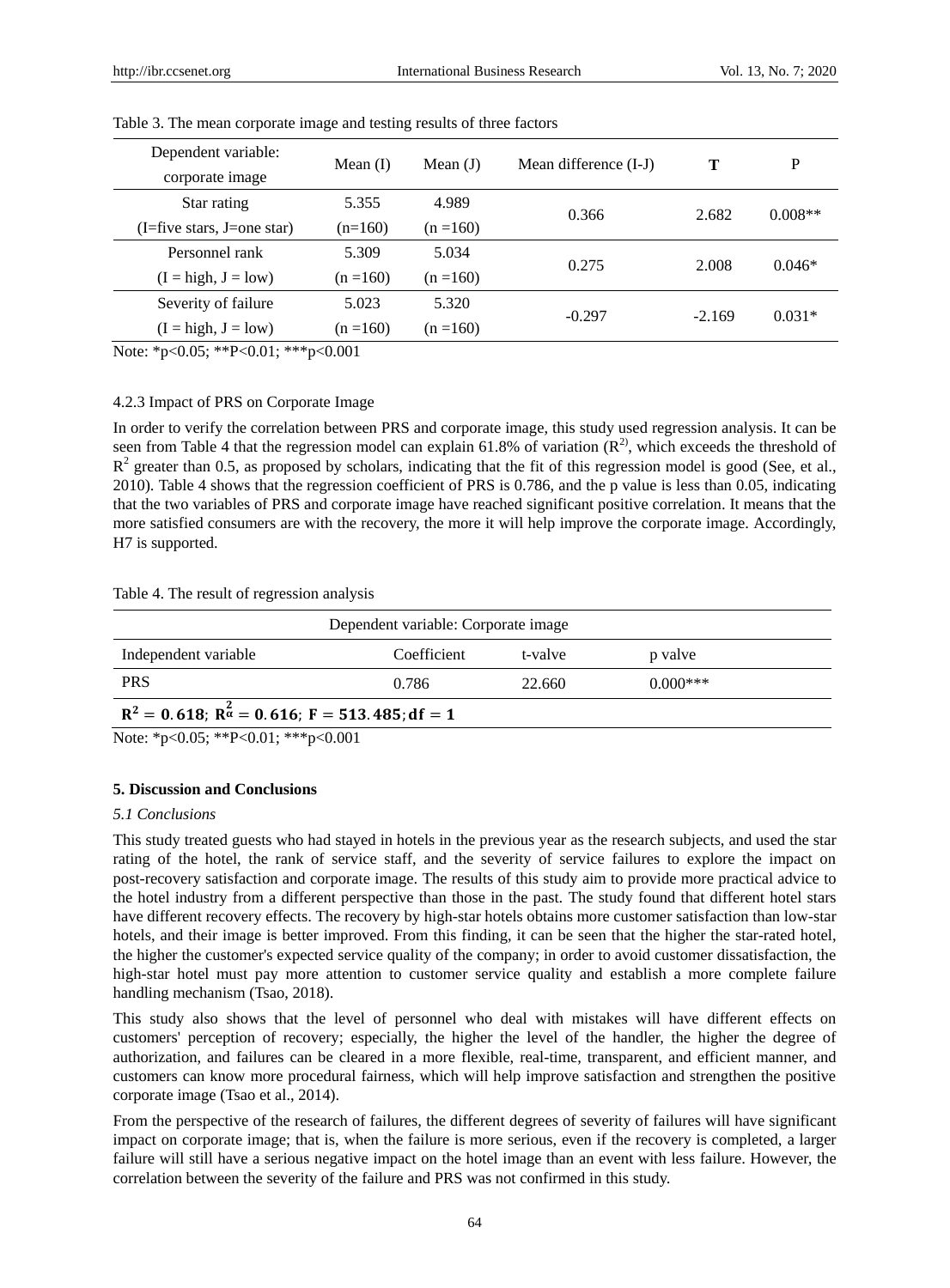Finally, this study also confirmed a positive correlation between PRS and corporate image, which means that the recovery effect will affect customers' perception and judgment of the company, and it will have significant impact on the maintenance and improvement of the corporate image. It can be seen from the above that mistakes in the service industry are inevitable, but with good recovery mechanisms, it is still possible to maintain the corporate image by creating a second customer satisfaction (McColloug et al., 2000).

#### *5.2 Marketing Implications and Contributions*

This study offers the following suggestions based on the findings. (1) From the perspective of hotel star rating, if a service failure occurs, the recovery measures of high-star hotels will make guests perceive higher satisfaction and corporate image than that of low-star hotels. Therefore, for high-star hotels, the training of service personnel, the execution of service operations, and the formulation and implementation of fault recovery policies and procedures must be more in place and firm. (2) From the perspective of personnel rank, if a service failure occurs, high-level service personnel can make guests feel higher satisfaction and better corporate image after recovery measures than low-level service personnel. Therefore, for hotels, senior executives must often make inspections in the area under their jurisdiction to respond immediately when a failure occurs. (3) From the perspective of the severity of the failure, if a service failure occurs, an event with a large failure is more likely to cause consumers to have a negative impact on the corporate image than an event with a small failure. Therefore, it is necessary for hotels to formulate measures for recovery of failures, while strengthening the education and training of employees and simulating situations to enhance employee familiarity and reduce the failure rate.

#### *5.3 Limitations and Directions for Further Research*

Due to the experimental design used in this study, although we tried to achieve rigorous experimental manipulation during the research, we still had the following problems: (1) The quasi-experimental design approach was adopted to facilitate the convenience of sample exposure and provide the subjects with a real feeling of the experimental environment, thus, this study performed a field experiment to perform the experiment and collect subject responses (Wu & Lin, 2001). The location of the field experiment was not in the laboratory, thus, we may not have controlled all the variables, which renders the internal effect of the experiment less rigorous than the laboratory. (2) The majority of the subjects are students in this study, thus, the application of the results may be limited. (3) This study conducted non-random sampling using social websites to recruit voluntary participants to join the study. In order to overcome non-random sampling leading to the bias of research inference, the eight experimental scenario hyperlinks set in this study were randomly replaced every week to minimize the non-random sampling effect (Tsao, 2018). (4) Although three antecedents were included in this research model to explore the direct influence on the effectiveness of recovery, we feared that other important leading variables or moderators may be ignored.

Based on the above research limitations or deficiencies, this study proposed several research recommendations for reference by future studies. (1) The interaction between the three independent variables can be analyzed in the hope of obtaining other different insights from the perspective of interference variables. (2) The handling of service failures is full of personnel interactions. With this in mind, this study proposed that emotions (including employees and guests) should be included in this research model, in an effort to obtain more valuable and practical conclusions and suggestions.

#### **Acknowledgments**

The authors wish to thank the Ministry of Science and Technology of Taiwan for providing financial support (NSC 107-2813-C-167-005-H).

#### **References**

- Adams, J. S. (1963). Towards an understanding of inequity. *The Journal of Abnormal and Social Psychology, 67*(5), 422. https://doi.org/10.1037/h0040968
- Ariffin, A. A. M., & Maghzi, A. (2012). A preliminary study on customer expectations of hotel hospitality: Influences of personal and hotel factors. *International Journal of Hospitality Management, 31*(1), 191-198. https://doi.org/10.1016/j.ijhm.2011.04.012
- Bhavani, M. G. (2013). Customer's expectations of hospitality services-A study on five star hotels in Hyderabad city. *Journal of Management & Science, 3*(4), 16-22. https://doi.org/10.26524/jms.2013.54
- Bitner, M. J., Booms, B. H., & Tetreault, M. S. (1990). The service encounter: diagnosing favorable and unfavorable incidents. *Journal of marketing, 54*(1), 71-84. https://doi.org/10.1177/002224299005400105

Blodgett, J. G., Hill, D. J., & Tax, S. S. (1997). The effects of distributive, procedural, and interactional justice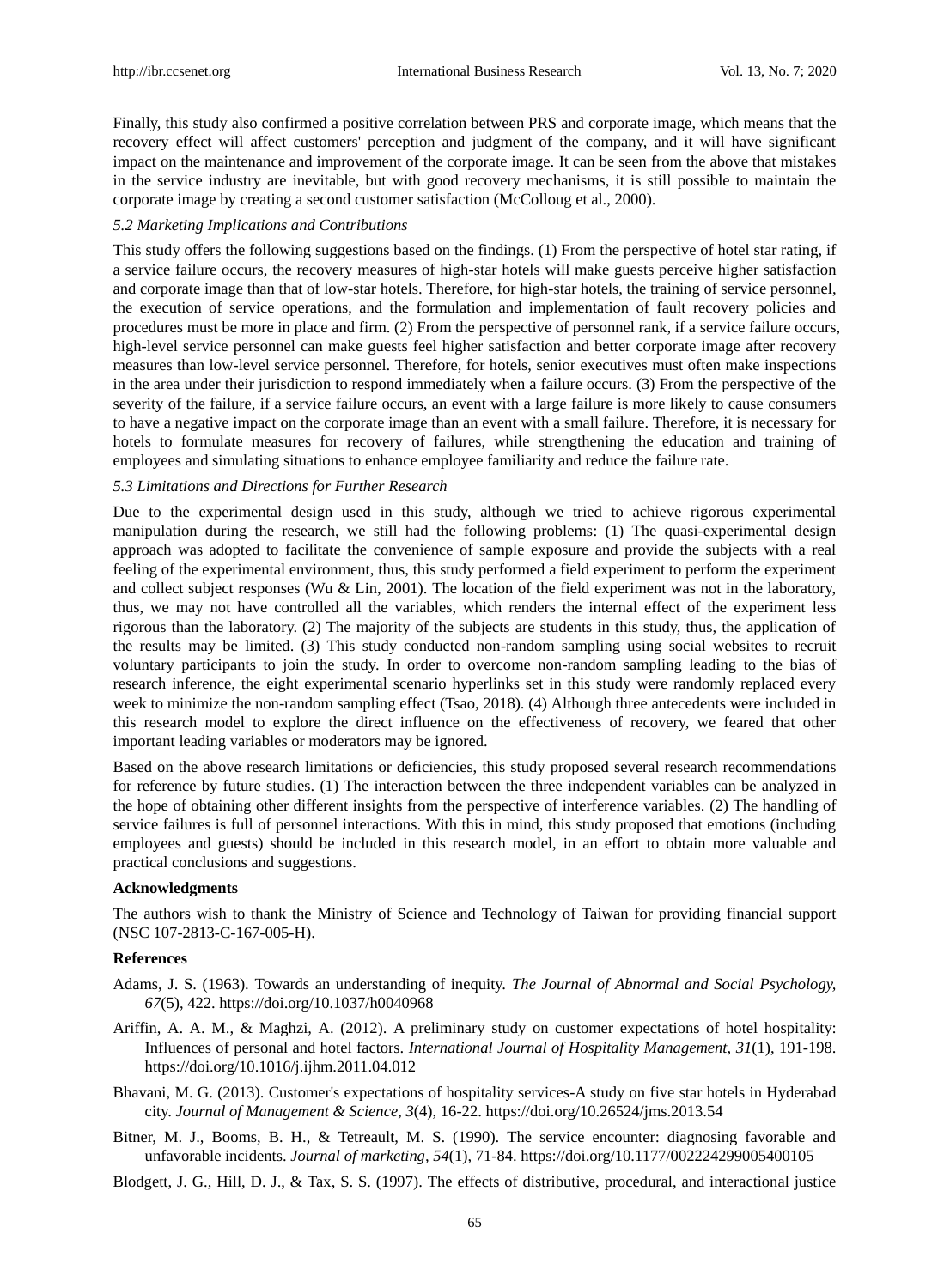on post complaint behavior. *Journal of retailing, 73*(2), 185-210. https://doi.org/10.1016/S0022-4359(97)90003-8

- Brown, M., & Worcester, R. M. (1972). Print Media Research Objectives and Applications. *Consumer Market Research Handbook. London: McGraw-Hill*, 548-76.
- Byun, J., & Chatterjee, S. (2004). A strategic pricing for quality of service (QoS) network business. *AMCIS 2004 Proceedings,* 306.
- Chen, H. T. (2009). The importance of front-line service personnel. *Journal of Taiwan Fertilizer*, *50*(2). Retrieved from http://www.taifer.com.tw/taifer/tf/050002/53.html
- Chen, H. T., Chen, C. W., Chang, H. F., & Wang, C. H. (2018). A Study on the Relationship between Service Failure, Corporate Image and Loyalty -Taking Restaurant Industry as an Example. *Journal of Island Tourism Research, 11*(4), 39-72.
- Clark, G. L., Kaminski, P. F., & Rink, D. R. (1992). Consumer complaints: Advice on how companies should respond based on an empirical study. *Journal of Consumer Marketing, 9*(3), 5-14. https://doi.org/10.1108/07363769210035189
- del R 6-Lanza, A. B., V ázquez-Casielles, R., & D áz-Mart n, A. M. (2009). Satisfaction with service recovery: Perceived justice and emotional responses. *Journal of Business Research, 62*(8), 775-781. https://doi.org/10.1016/j.jbusres.2008.09.015
- Dowling, G. R. (1986). Managing your corporate images. *Industrial marketing management, 15*(2), 109-115. https://doi.org/10.1016/0019-8501(86)90051-9
- Drucker, P. F. (1993). *Managing for the Future.* Routledge.
- Fornell, C. (1992). A national customer satisfaction barometer: The Swedish experience. *Journal of marketing, 56*(1), 6-21. https://doi.org/10.1177/002224299205600103
- Goodwin, C., & Ross, I. (1992). Consumer responses to service failures: Influence of procedural and interactional fairness perceptions. *Journal of Business research*, *25*(2), 149-163. https://doi.org/10.1016/0148-2963(92)90014-3
- Grönroos, C. (2000). Services Management and Marketing: A Customer Relationship Approach (2nd ed.). *UK: Wiley*.
- Hair, J. F., Anderson, R. E., Tatham, R. L., & Black, W. C. (2009). *Multivariate data analysis*. Englewood Cliffs, NJ: Prentice Hall.
- Hart, C. W., Heskett, J. L., & Sasser, J. W. (1990). The profitable art of service recovery. *Harvard business review*, *68*(4), 148-156.
- Hartline, M. D., & Ferrell, O. C. (1996). The management of customer-contact service employees: An empirical investigation. *Journal of marketing*, *60*(4), 52-70. https://doi.org/10.2307/1251901
- Hess, R. L. (2008). The impact of firm reputation and failure severity on customers' responses to service failures. *Journal of Services Marketing*, *22*(5), 385-398. https://doi.org/10.1108/08876040810889157
- Hoffman, K. D., & Kelley, S. W. (2000). Perceived justice needs and recovery evaluation: a contingency approach. *European Journal of marketing*, *34*(3/4), 418-433. https://doi.org/10.1108/03090560010311939
- Hoffman, K. D., Kelley, S. W., & Rotalsky, H. M. (1995). Tracking service failures and employee recovery efforts. *Journal of Services Marketing*, *9*(2), 49-61. https://doi.org/10.1108/08876049510086017
- Hsieh, J. K. (2016). The effect of frontline employee co-creation on service innovation: comparison of manufacturing and service industries. *Procedia-Social and Behavioral Science, S*, *224*, 292-300. https://doi.org/10.1016/j.sbspro.2016.05.488
- Huppert, J. W., Arenson, S. J., & Evans, R. H. (1978). An application of equity theory to buyer-seller exchange situations. *Journal of marketing research, 15*(2), 250-260. [https://doi.org/10.1177/002224377801500208](https://doi.org/10.1177%2F002224377801500208)
- Keller, K. L. (2000). Building and managing corporate brand equity. *The Expressive Organization, Oxford University press: Oxford*, 116-137.
- Knutson, B. J. (1988). Frequent travelers: Making them happy and bringing them back. *Cornell Hotel and Restaurant Administration Quarterly*, *29*(1), 82-87. https://doi.org/10.1177/001088048802900121
- Lewis, B. R., & McCann, P. (2004). Service failure and recovery: evidence from the hotel industry. *International*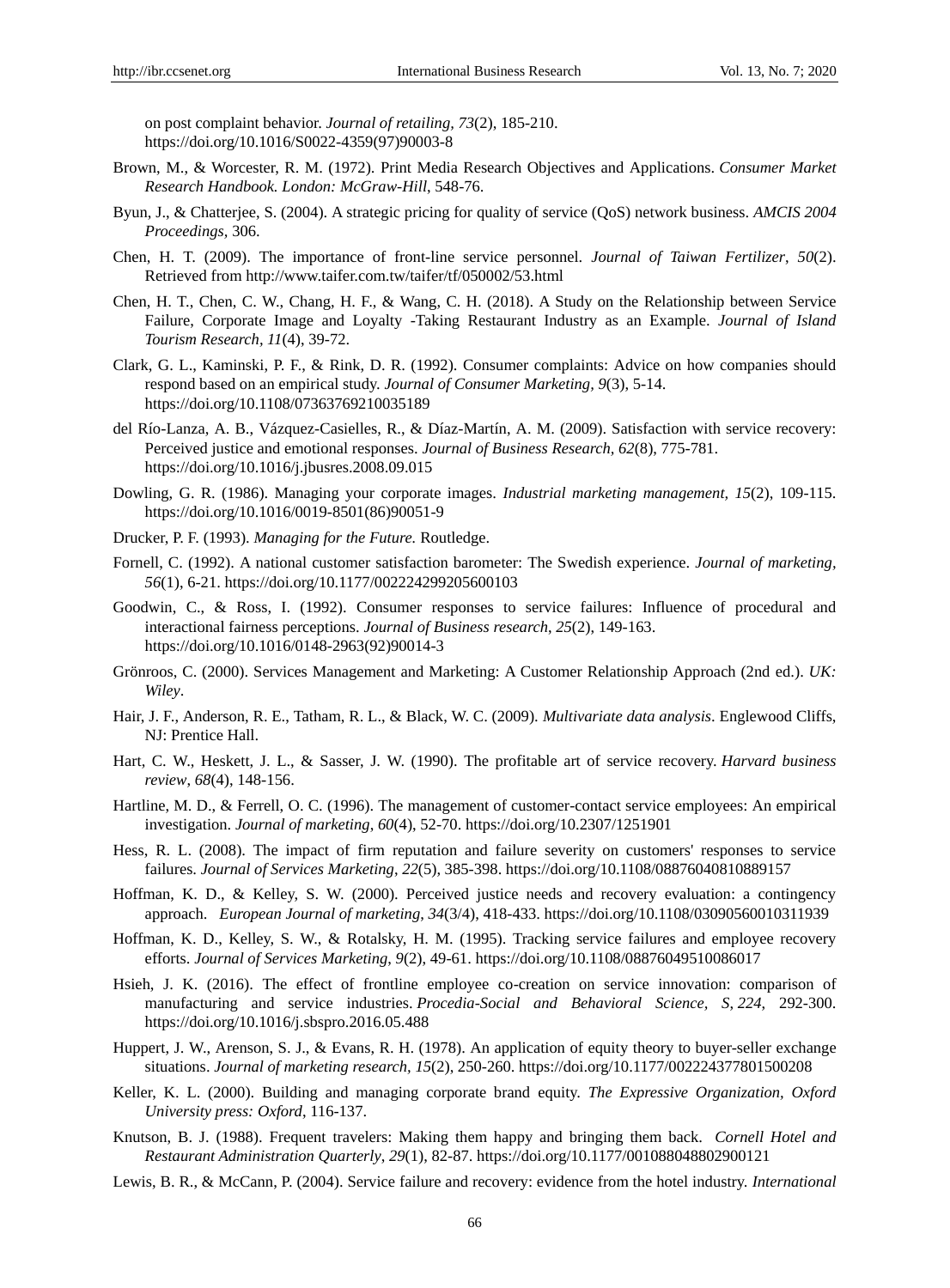*Journal of Contemporary Hospitality Management*, *16*(1), 6-17. https://doi.org/10.1108/09596110410516516

- Mattila, A. S. (1999). An examination of factors affecting service recovery in a restaurant setting. *Journal of Hospitality & Tourism Research*, *23*(3), 284-298 https://doi.org/10.1177/109634809902300304.
- Maxham III, J. G., & Netemeyer, R. G. (2002). Modeling customer perceptions of complaint handling over time: the effects of perceived justice on satisfaction and intent. *Journal of retailing*, *78*(4), 239-252. https://doi.org/10.1016/S0022-4359(02)00100-8
- McCollough, M. A., Berry, L. L., & Yadav, M. S. (2000). An empirical investigation of customer satisfaction after service failure and recovery. *Journal of service research*, *3*(2), 121-137. https://doi.org/10.1177/109467050032002
- Nguyen, N., & Leblanc, G. (2001). Corporate image and corporate reputation in customers' retention decisions in services. *Journal of retailing and Consumer Services*, *8*(4), 227-236. https://doi.org/10.1016/S0969-6989(00)00029-1
- Öğüt, H., & Onur Taş, B. K. (2012). The influence of internet customer reviews on the online sales and prices in hotel industry. *The Service Industries Journal*, *32*(2), 197-214. https://doi.org/10.1080/02642069.2010.529436
- Palmer, A., Beggs, R., & Keown-McMullan, C. (2000). Equity and repurchase intention following service failure. *Journal of Services Marketing*, *14*(6), 513-528. https://doi.org/10.1108/08876040010347624
- Parasuraman, A., Zeithaml, V. A., & Berry, L. L. (1988). SERVQUAL: A multiple-item scale for measuring consumer perceptions of service quality. *Journal of retailing*, *64*(1), 12-40.
- Petty, R. E., & Cacioppo, J. T. (1986). Issue involvement as a moderator of the effects on attitude of advertising content and context. *Advances in consumer research*, *8*(1).
- Petzer, D. J., & Steyn, T. F. J. (2006). Customer retention: A theoretical perspective of service failure and service recovery in the hotel industry. *Acta commercii*, *6*(1), 162-172. https://doi.org/10.4102/ac.v6i1.106
- Pranic, L., & Roehl, W. S. (2012). Rethinking service recovery: A customer empowerment (CE) perspective. *Journal of Business Economics and Management*, *13*(2), 242-260. https://doi.org/10.3846/16111699.2011.620137
- Ramanathan, U., & Ramanathan, R. (2013). Investigating the impact of resource capabilities on customer loyalty: a structural equation approach for the UK hotels using online ratings. *Journal of Services Marketing*, *27*(5), 404-415. https://doi.org/10.1108/JSM-12-2011-0186
- Richins, M. L. (1983). An analysis of consumer interaction styles in the marketplace. *Journal of consumer Research*, *10*(1), 73-82. https://doi.org/10.1086/208946
- Riordan, C. M., Gatewood, R. D., & Bill, J. B. (1997). Corporate image: Employee reactions and implications for managing corporate social performance. *Journal of Business ethics*, *16*(4), 401-412. https://doi.org/10.1023/A:1017989205184
- Rogg, K. L., Schmidt, D. B., Shull, C., & Schmitt, N. (2001). Human resource practices, organizational climate, and customer satisfaction. *Journal of management*, *27*(4), 431-449. https://doi.org/10.1177/014920630102700403
- See, L. C., Shen, Y. M., Huang, T. M., Chen, C. L., Huang, H. C., Lo, Y. H., & Lin, S. R. (2010). Validity and Reliability of a Questionnaire Supporting Methadone Maintenance Treatment, *Formosan Journal of Medicine, 14*(1), 9-17.
- Smith, A. K., & Bolton, R. N. (1998). An experimental investigation of customer reactions to service failure and recovery encounters: paradox or peril? *Journal of service research*, *1*(1), 65-81. https://doi.org/10.1177/109467059800100106
- Smith, A. K., Bolton, R. N., & Wagner, J. (1999). A model of customer satisfaction with service encounters involving failure and recovery. *Journal of marketing research*, *36*(3), 356-372. https://doi.org/10.1177/002224379903600305
- Stapp, T. (2012). Reach for the STARS, *Entrepreneur, 40*(5), 101-117.
- Su, C. S., & Sun, L. H. (2007). Taiwan's hotel rating system: A service quality perspective. *Cornell Hotel and Restaurant Administration Quarterly*, *48*(4), 392-401. https://doi.org/10.1177/0010880407305836